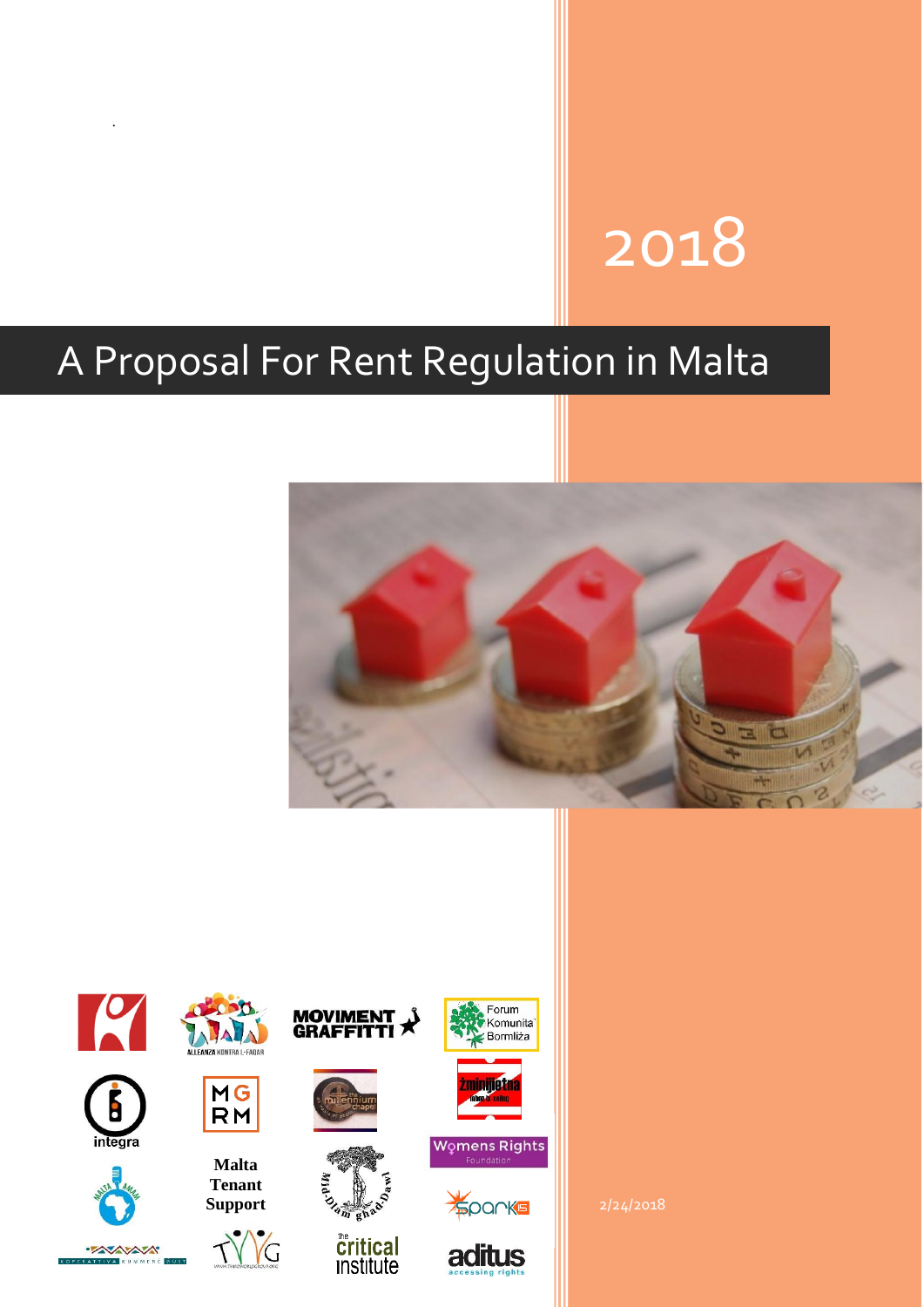#### ENDORSEMENTS

This document is endorsed by seventeen organisations:

`

Moviment Graffitti Alleanza Kontra il-Faqar Forum Komunita' Bormliża Malta Tenant Support Malta Humanists Association The Millennium Chapel Żminijietna – Voice of the Left aditus Foundation Malta Gay Rights Movement The Critical Institute Spark 15 Mid-Dlam għad-Dawl Women's Rights Foundation African Media Association Malta Koperattiva Kummerċ Ġust Integra Foundation Third World Group Malta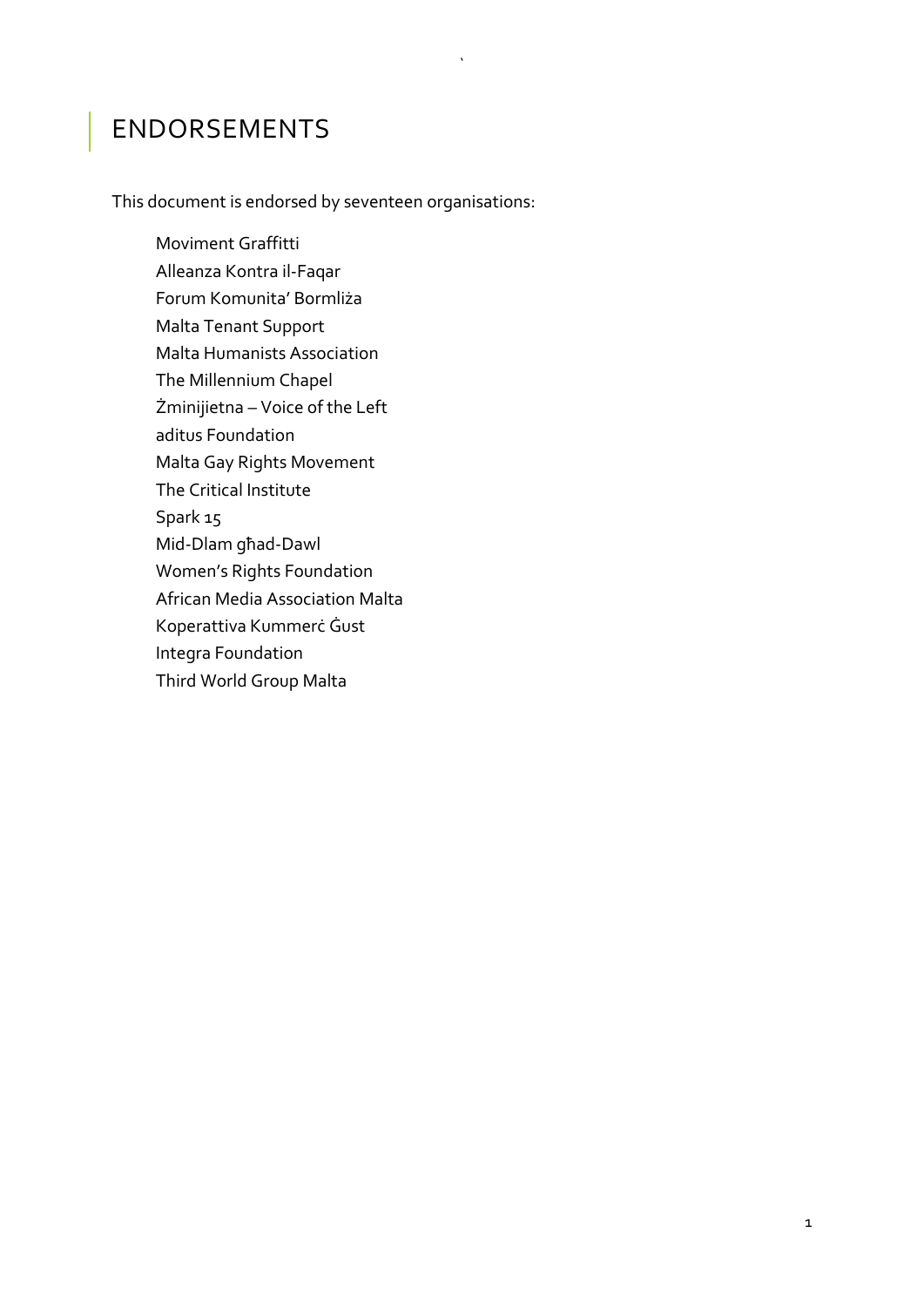# INDEX

 $\Delta \sim 10^{11}$  m  $^{-1}$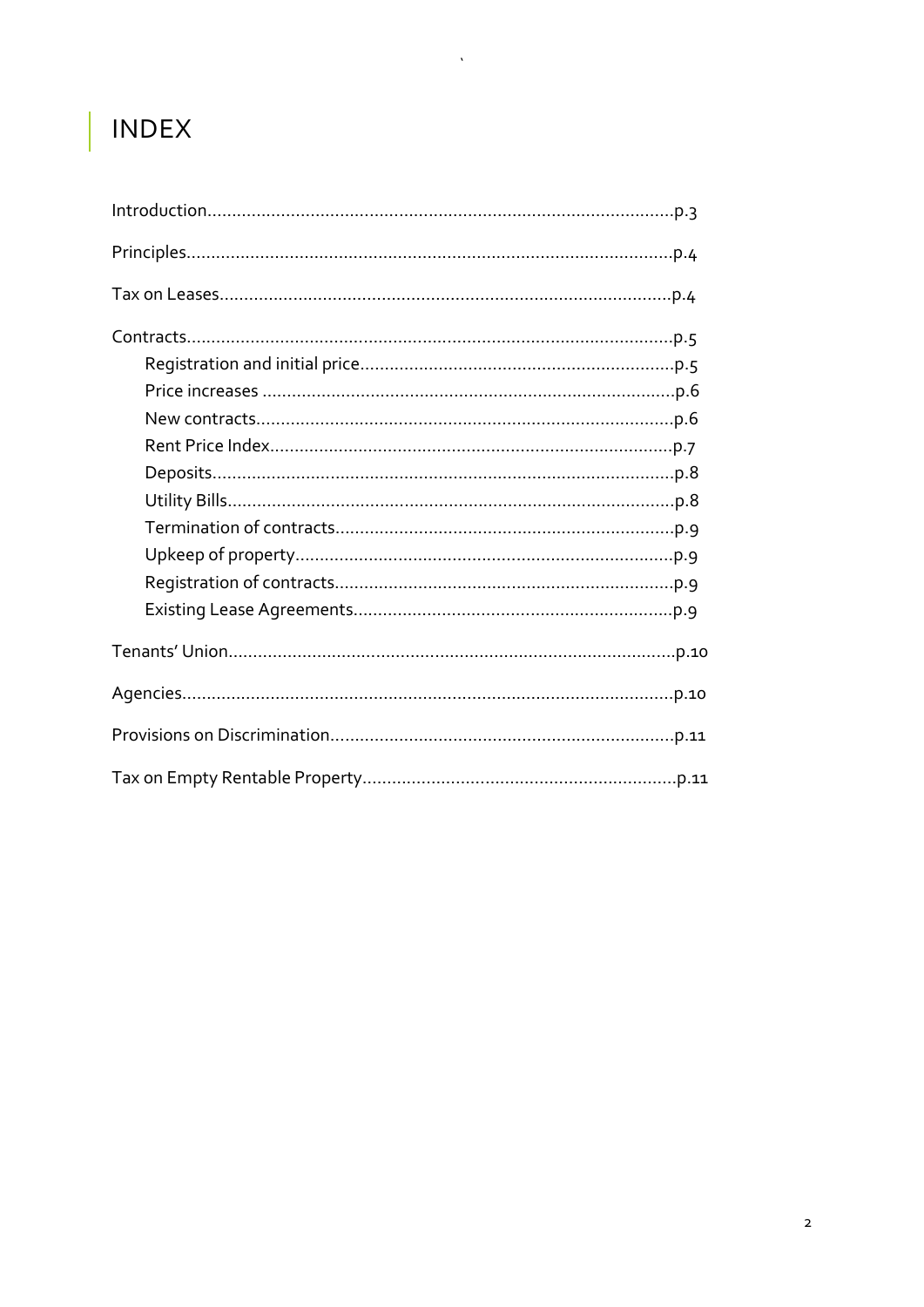#### INTRODUCTION

This document outlines a model for rent regulation in a context where property and rent prices have spiralled out of control.<sup>1</sup> This situation is placing thousands of people in Malta in an extremely precarious situation as they face the constant risk of being left without a roof over their head. This reality is hitting vulnerable groups the hardest, such as the elderly and low-income groups<sup>2</sup>. However, it is also increasingly affecting other groups, such as the youth, some of whom have no other option but to live in rented places due to unaffordable property prices. As property prices continue their steep rise, the number of Maltese people living in rented places is destined to increase at a fast pace.

`

Unlike most European Union countries, Malta has no effective rent regulation system in place. <sup>3</sup> This means that tenancies are unstable and rent prices increase without any consideration to the impact on individuals, society and the economy.

We find ourselves in this situation due to the lack of a comprehensive Housing Policy that aims at ensuring the availability of affordable housing, including both affordable properties and affordable rent prices. Rent regulation, which is the focus of this document, should only constitute one dimension of such a strategy. Affordable housing depends also on other factors, such as the availability of social housing and the overall strategy with regards to property and construction. Thus, it is being suggested that rent regulation is placed within a broader National Action Plan on property and affordable housing.

The rent regulation model in this document has been developed by looking at rent regulation laws in other European countries. In fact, Malta is one of the very few EU countries where rent is almost not regulated at all. The type of rent regulation present in European countries ranges from controls on initial prices (present in countries such as the Netherlands, Austria, Denmark, Sweden and France) to regulating contract length and rent-price increases (present in countries such as Belgium and Germany).<sup>4</sup> Whilst the model in this document was

<http://www.tenlaw.uni-bremen.de/>

1

<sup>1</sup> Times of Malta, 18th January 2018, *Property price increases in Malta are second highest in EU* [https://www.timesofmalta.com/articles/view/20180118/local/property-price-increases-second-highest-in](https://www.timesofmalta.com/articles/view/20180118/local/property-price-increases-second-highest-in-eu.668261)[eu.668261](https://www.timesofmalta.com/articles/view/20180118/local/property-price-increases-second-highest-in-eu.668261)

<sup>2</sup> The Malta Independent, 30th October 2016, *Decent housing opportunities 'is a national priority'* [http://www.independent.com.mt/articles/2016-10-30/local-news/Decent-housing-opportunities-is-a-national](http://www.independent.com.mt/articles/2016-10-30/local-news/Decent-housing-opportunities-is-a-national-priority-6736165886)[priority-6736165886](http://www.independent.com.mt/articles/2016-10-30/local-news/Decent-housing-opportunities-is-a-national-priority-6736165886)

<sup>3</sup> Centre of European Law and Policies and Universitat Bremen, 2015, *TENLAW: Tenancy law and housing policy in multi-level Europe*

<sup>4</sup> Information about each country can be found in the TENLAW Report (2015) here[: http://www.tenlaw.uni](http://www.tenlaw.uni-bremen.de/)[bremen.de/.](http://www.tenlaw.uni-bremen.de/) With regards to France and Germany, there have been major changes to their rent regulation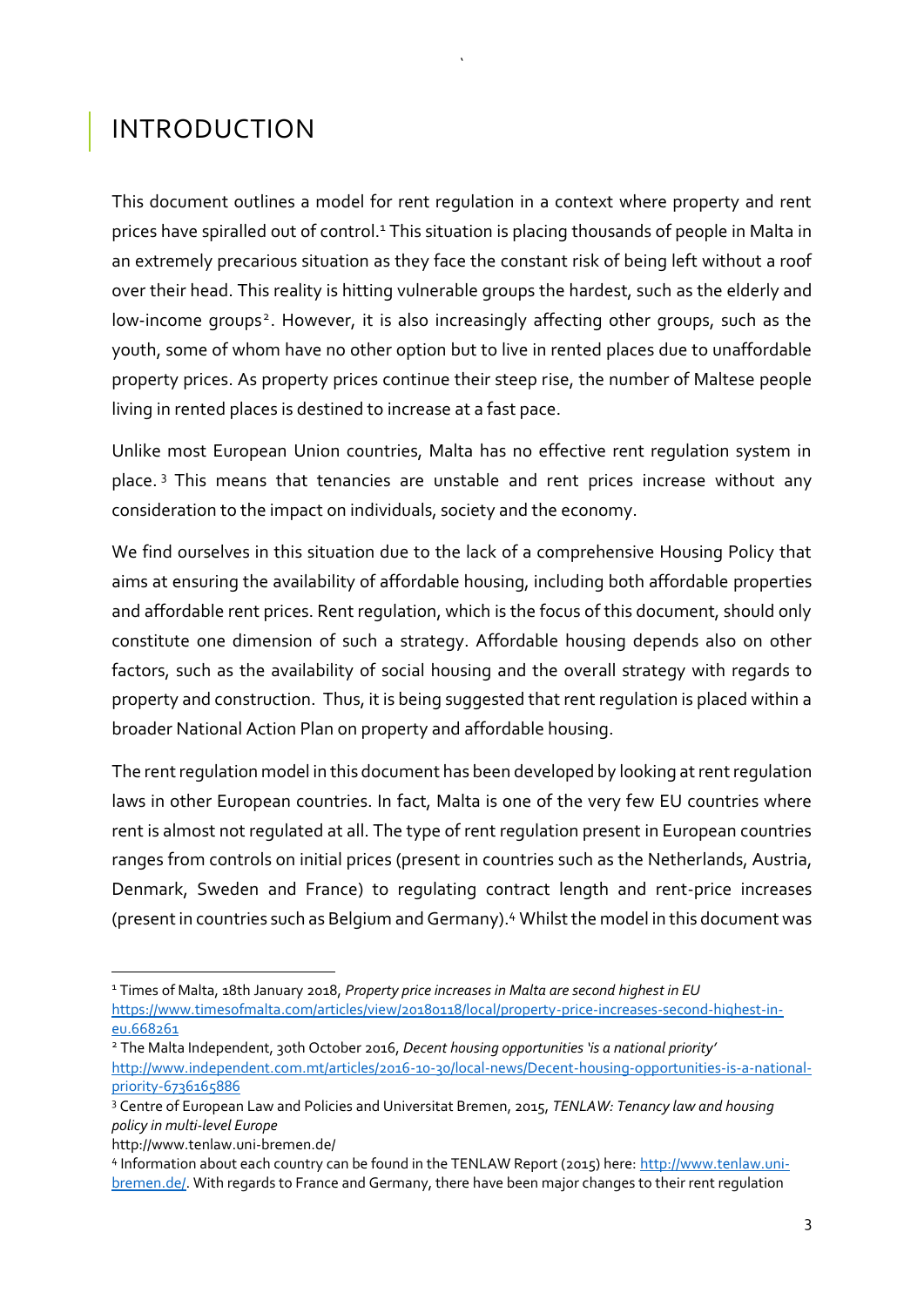developed by taking various elements of rent regulation present in a number of different European countries, this was done bearing in mind the local context and its specificities.

`

### PRINCIPLES

The model outlined here is based on the following underlying principles:

- The fundamental human right of persons to adequate housing and to have a place they can call home.
- Enhancing stability and peace of mind for tenants and landlords, and avoiding situations of precariousness.
- Establishing rights and obligations for both tenants and landlords.
- Increasing the availability of long-lets for people who want to settle in a particular unit as tenants. One must bear in mind that, due to exorbitant increases in property prices, the number of people who will be forced to rent throughout their life will rapidly increase in the coming years.
- Retaining the landlords' right to both set an initial price as well as increase the rentprice over the years, whilst ensuring that this happens in a regulated manner.
- Incentivising the placement of empty properties on the rental market.

The model envisages that a **state registry of properties on the rental market** would be created, as well as the establishment of a **public entity responsible for rent regulation**.

## TAX ON LEASES

**.** 

Under our proposed rent regulation model, it is being proposed to have four types of leases with varying taxation. This would include the possibility of short and medium-letting, whilst incentivising the availability of longer lets for people who want to settle in a particular unit.

● **Short-lets**: 0 to 2 years - taxed at 25%<sup>5</sup>

framework which are not included in the TENLAW Report, but are reflected in the information given in this document.

<sup>5</sup> This should not include short-lets that fall under the Malta Travel and Tourism Act. However, the impact of renting out to tourist on the overall rent-prices and the availability of affordable housing should be carefully studied and more rules should be introduced if necessary.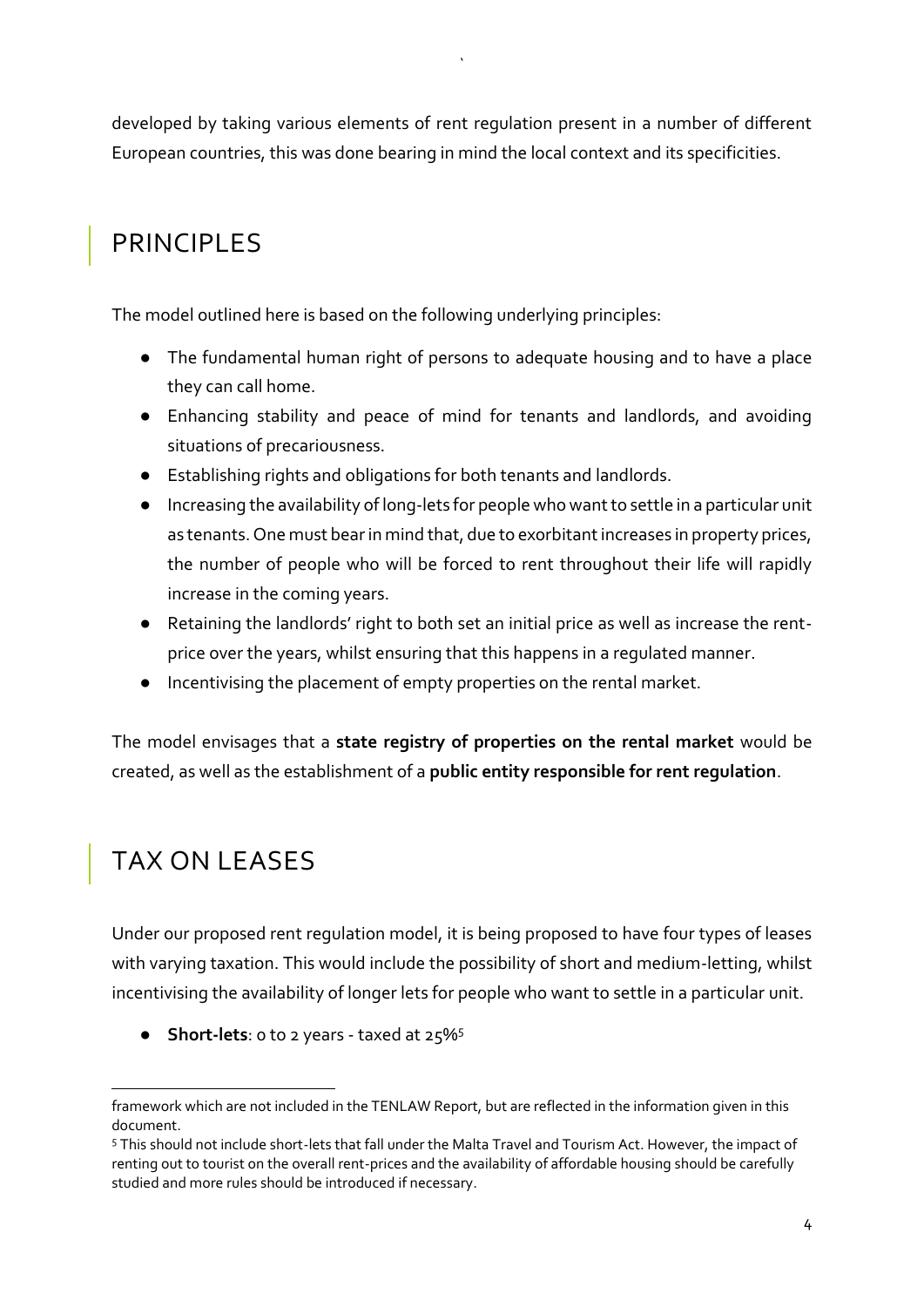- **Medium-lets**: 2 to 5 years taxed at 20%
- Long-lets: 5 to 10 years taxed at 15%, minus 1% for each additional year over 5 years up to 10 years. Hence, down to 10%. Staggering the taxation bracket would avoid situations where landlords give, for example, 6-year contracts simply to fall into a different tax-bracket.

`

● **Longer-lets**: More than 10 years - taxed at 10% minus 0.5% for each additional leaseyear, up to a reduction of 5% tax (for example, a lease of 14 years would be taxed at 8%). Thus, the degree of a lower tax-regime would again be proportional to the number of lease-years in addition to 10 years, up to reaching the minimum point of a 5% tax-rate.

#### **CONTRACTS**

The crux of our proposal lies in the creation of a legal framework regulating the drawing up of contracts and the prices set therein. Strong dissuasive measures and sanctions should be implemented to deter landowners from renting without a valid contract. Tenants who report landowners for not providing a contract, or for contract irregularities, should be protected from eviction. For example, in those cases where it is established that a contract had not been provided by the landlord, a tenant would be guaranteed a three-year tenancy at a favourable rate set by a public authority.

● **Registration and initial price**: A state registry of properties on the rental market would be set up. Following enactment of legislation, registration will be carried out for every existing property on the rental market, and for every property that is newly placed on the rental market then onwards. This would apply to all types of lets – short, medium, long and longer-lets. Landowners will register properties that are up for rent, and the first price set in the first contract will be considered "the initial price". For every rent payment, landlords should provide a receipt to the tenant.

The public entity responsible for rent regulation should provide a standard contract template.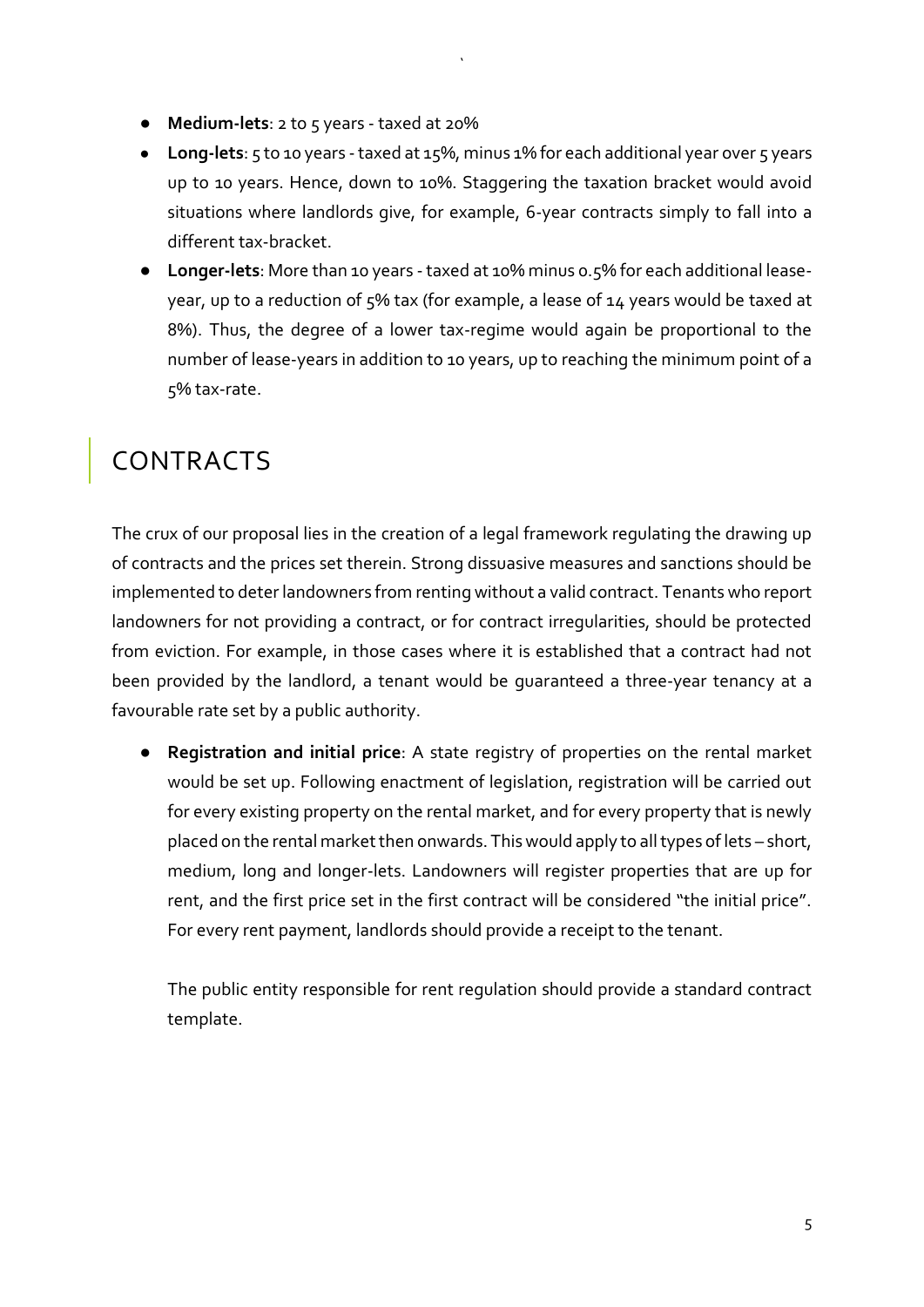● **Price increases**: During the duration of the contract, a landlord can annually increase the rent price. However, the percentage of this increase should not exceed the costof-living-increase percentage, established by the competent authorities.<sup>6</sup>

`

- **New contracts**:
	- Once a contract expires, the landlord would be allowed to draw-up a new contract with the same, or a different, tenant. However, in either case the price set in the new contract cannot be higher than 10% of the last monthly rent paid under the previous contract. This is aimed at preventing exorbitant increases in rent-prices following the expiry of contracts.
	- Besides the 10% limit, the law should also state that the price set in any new contract cannot exceed a 25% increase over five years, that is, the price cannot be more than 25% higher than it was five years earlier. The reason behind setting this 25% limit is to avoid having landlords entering into short-term contracts in the knowledge that following each contract they would be able to increase the rent by 10%.
	- In cases where a new contract is drawn-up before the five-year period of the entry of the property into the rental market elapses, the maximum price allowed should be calculated pro-rata on the basis of 25% increase over five years i.e. 5% per year (for example, if a property has been on the rental market for 3 years, the price in a new contract should not exceed 15% of the initial price in the first contract).
	- The downside of this model is that landlords might feel pressured to always make use of the maximum price-increase allowed by law, since this will continue affecting future prices (as in the proposed model increases are calculated over previous prices paid). This may be addressed through calculating the maximum price-increase allowed (both with regards to the 10% increase over the previous contract as well as the maximum 25% increase over five years) not on the actual prices paid by the tenant, but on what the price would have been if the maximum increase had always been adopted, even if it wasn't the case in reality. This would give more space to landlords to consider new contract prices which are below the maximum allowed, knowing

1

<sup>6</sup> Belgium and Austria, among other countries, adopts this model.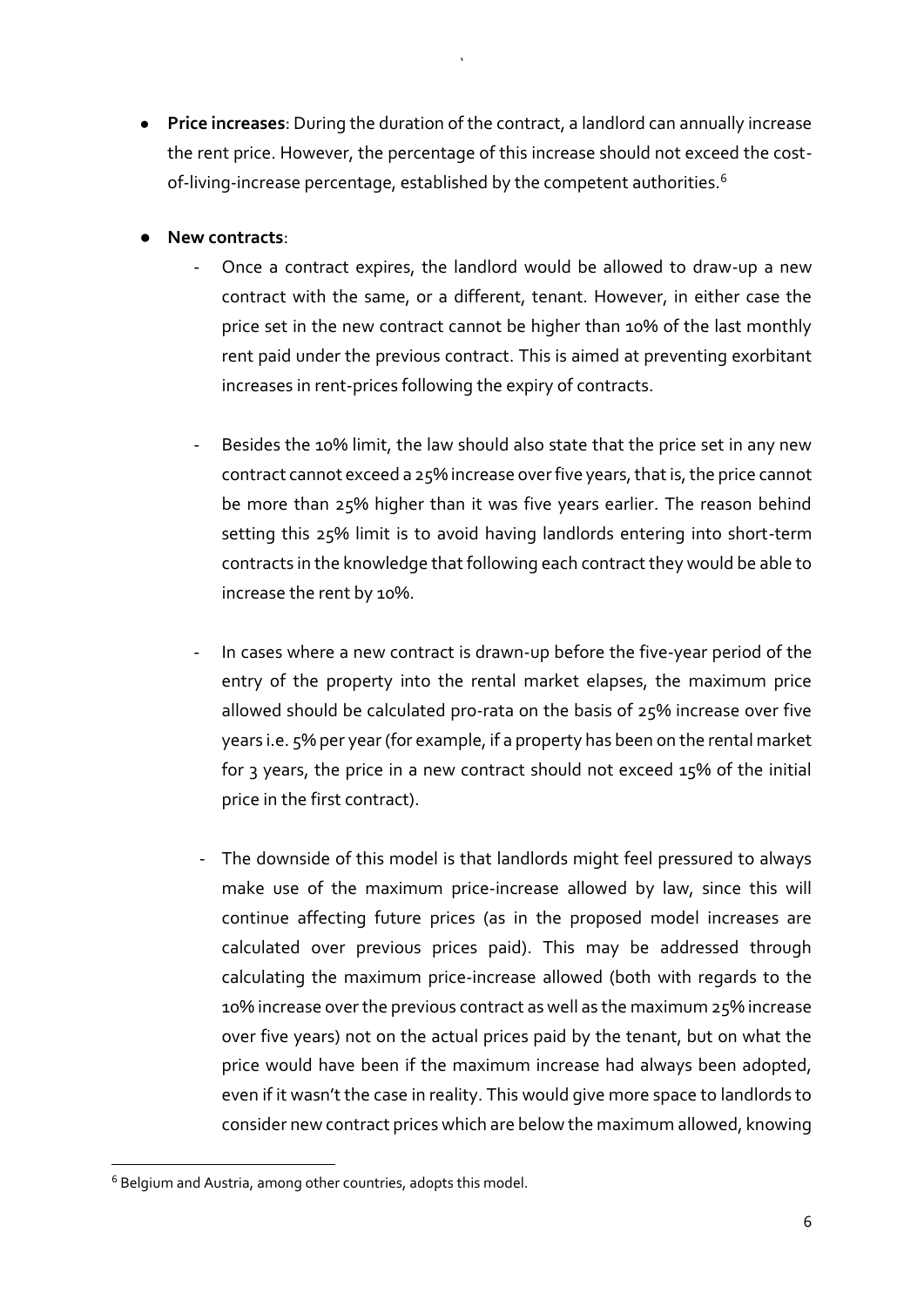that this would not affect their ability to increase prices to the maximum percentage allowed in the long-term.

`

- The law should also allow for properties to be withdrawn from the state registry and then re-introduced at a later stage. In such cases, the initial price in the first contract after reintroduction cannot exceed a 5% increase (over the last rent price) for every year the property has been outside the rental market. The percentage increase would be calculated as follows: *No. of years outside the market* \* *5* (for example, the rent price of a re-introduced property that has been outside the rental market for 3 years could increase to a maximum of 15% over the last price it was rented for). This would be in line with the principle that property prices should not increase by more than 25% over five years, or its pro-rata equivalent.
- An exception to the outlined limits in price increases for new contracts can be applied in those cases where the landlord carries out extensive refurbishment or structural upgrades to the property. The percentage increase in the price should be reflective of the changes carried out and will be determined by means of an inspection of the property by a Government representative. The onus of providing proof of the upgrades carried out would lie on the landlord.
- **Rent Price Index**: A risk inherent in this model is that, since price increases will be calculated on the initial price, landowners might do a first "fictitious" contract (for example, with a family member or a friend) with an unrealistically high price that doesn't even reflect market prices. Setting an unrealistically high price would then allow them to, first, lower the price in following contracts in order to make it viable on the rent-market, and then have steep price increases over the years that would be allowed due to the very high price that had been set in the first contract.

To partly avert this scenario, and to better regulate the rent-market in general, landowners should input in the state registry of property on the rental market specifications pertinent to their property. They would fill information in preestablished categories such as:

- the area where the property is located
- the size of the property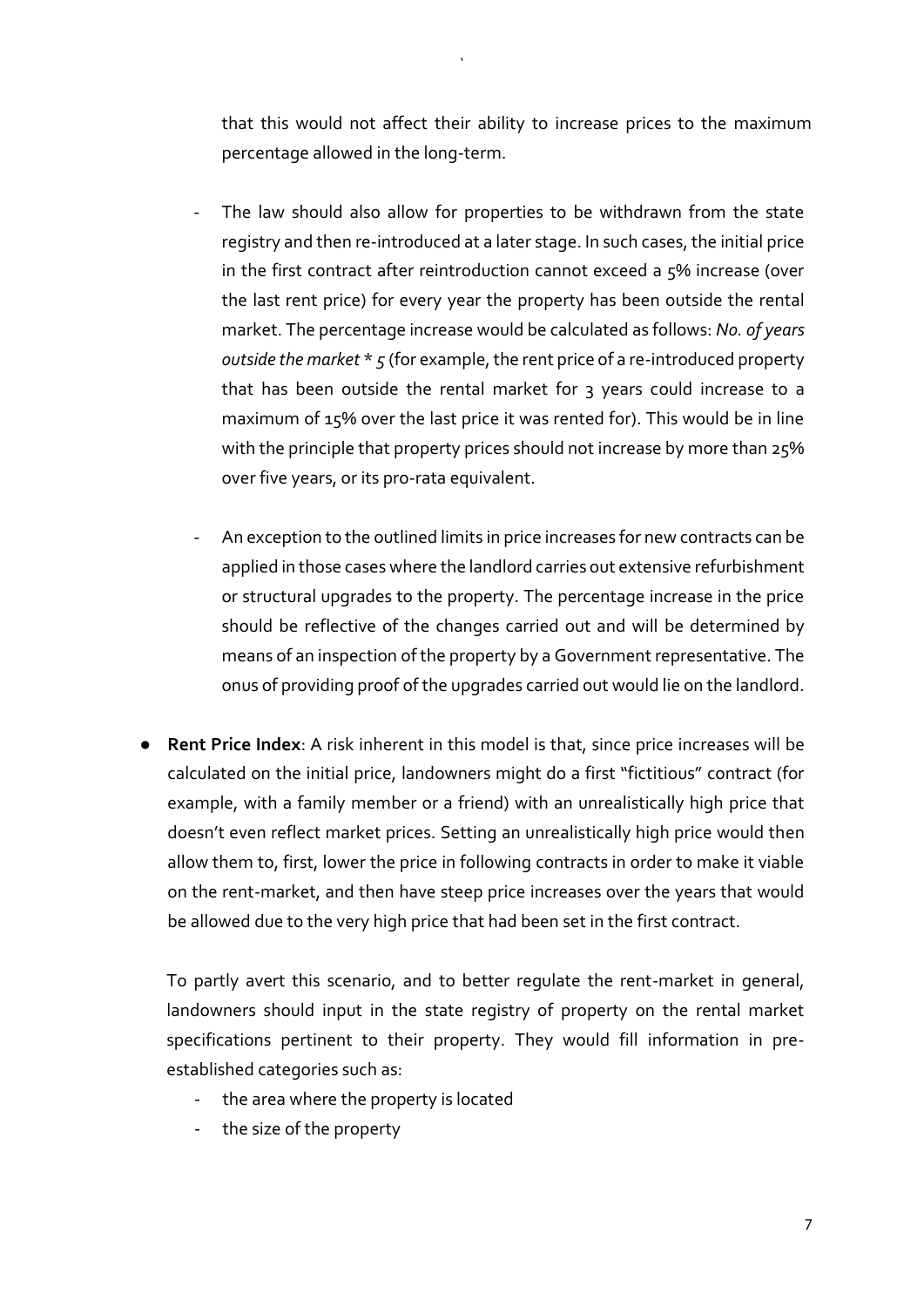the quality of the property, including furnishing and access to outside spaces such as balconies and the roof.

`

Government would establish a Rent Price Index that lists prices in 1)different areas and 2)for different classes of property according to their size and quality. Each inputted property will fall under a specific category within this Index (for example, property in Area 5, Class B).<sup>7</sup>

There would be a rule stating that an initial price should not exceed 10% of the price listed for that particular category within the Rent Price Index.

This would still give landowners ample leeway in setting initial prices, since the Rent Price Index would in itself reflect market prices, and the initial price can even be 10% higher. Such a rule would simply reduce the risk of having landowners setting unrealistically high initial prices so as to avoid rent regulation.

All information should be publicly and easily available, especially to tenants and potential tenants. Thus, the list of property on the rental market is to be accessible to all potential tenants and the list should indicate the location of the property and its classification within the Rent Price Index. Tenants or potential tenants who deem that the landlord has inputted wrong information about the property in the registry would be able to report the landlord and, if their claim is found to be true, sanctions would apply.

● **Deposits:** Deposit money could be deposited at the public entity responsible for rent regulation. Landlords who want to take all, or part of, the deposited money would have to file a request with this entity, providing justification for the request and relevant proof.

An inventory of items present in the place being rented-out, with details about their condition, is to be included in the contract.

● **Utility bills:** Law should regulate the procedure for payment of water and electricity charges. It should state, for example, that tenants have a right to see a copy of the

1

<sup>&</sup>lt;sup>7</sup> Indexes exist in countries such as France, Germany and the Netherlands. However, in their case, the index establishes the rent-price, which is different from the system being proposed in this model.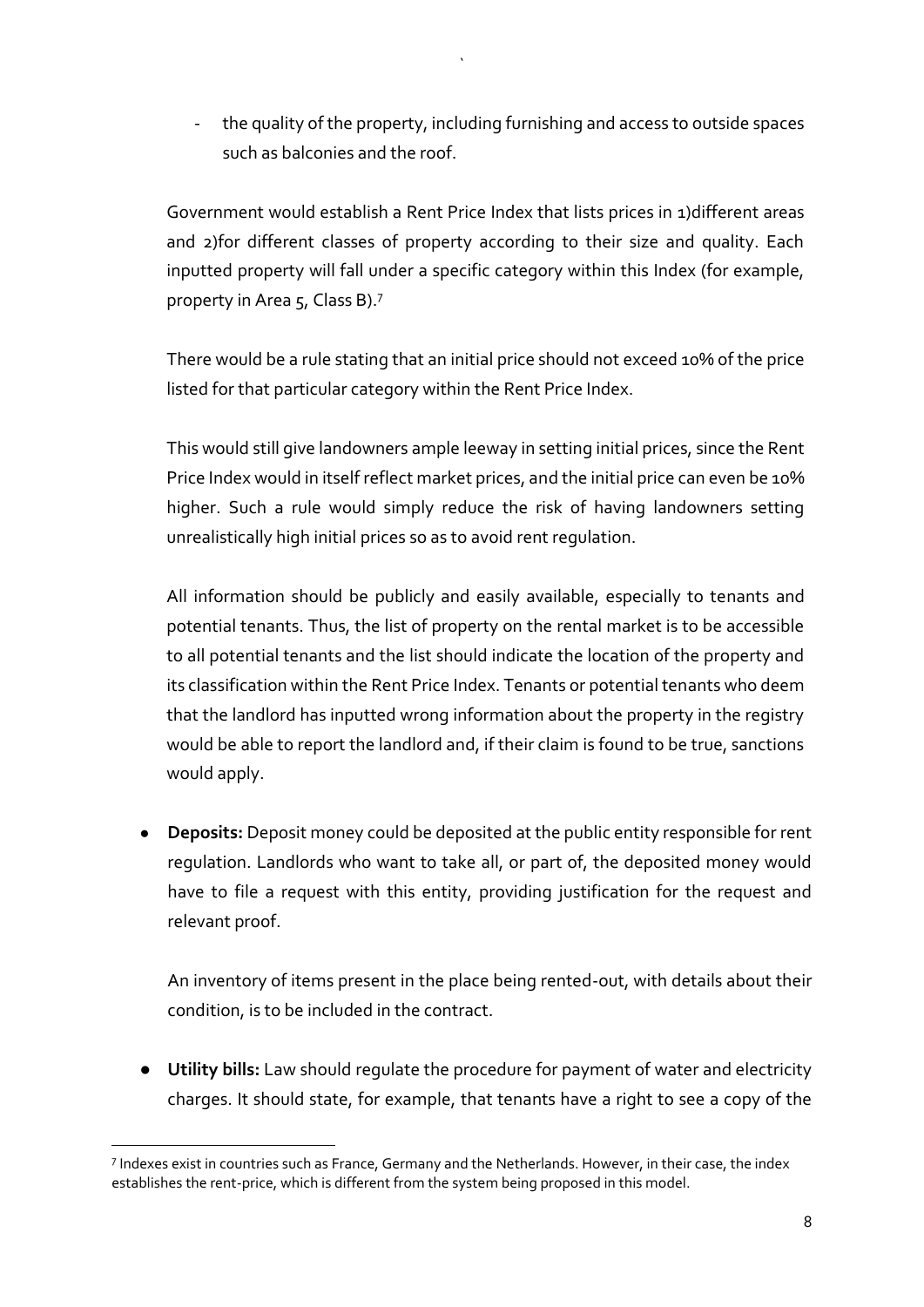bills and have access to their account. Where there is an agreement between the tenant and the landlord for the payment of a fixed monthly price to cover these charges, this amount should be reasonable and should not be included in the amount that increases annually.

`

● **Termination of contracts:** Law should stipulate how long in advance a tenant should inform the landlord if s/he wants to terminate a contract as well as the fees to be paid to the landlord when the tenant does not respect this timeframe (on the same lines of notice-periods established in employment law). Moreover, the tenant should be obliged to rent the place for a minimum period of time, (for example, for the duration of at least 50% of the contract period), and law should establish the amount that should be paid by the tenant if s/he decides to leave the place before the established minimum period of time.

A landlord can only terminate a contract in exceptional cases, such as significant damage to the property by the tenant or repeated failure to pay the monthly rent. It should always be ensured that the tenant will not become homeless.

- **Upkeep of property**: Law should outline the responsibilities of the tenant and landlord respectively with regards to the upkeep of the rented property. It shall also state that all property on the rental market should be fit for human habitation and outline minimum standards in this regard.
- **Registration of contracts**: All contracts, regardless of whether they are short, medium, long or longer-lets should be registered and follow this legal framework. Only in cases of short- and medium-lets can landlords rent by room instead of a whole unit, providing separate contracts for each tenant and respecting all other rent regulations. This is to cater for situations like renting out to students and temporary workers.

#### EXISTING LEASE AGREEMENTS

Tenants with existing lease agreements, whether formal or informal, should be protected since they run the risk of being forced to leave the property following enactment of such a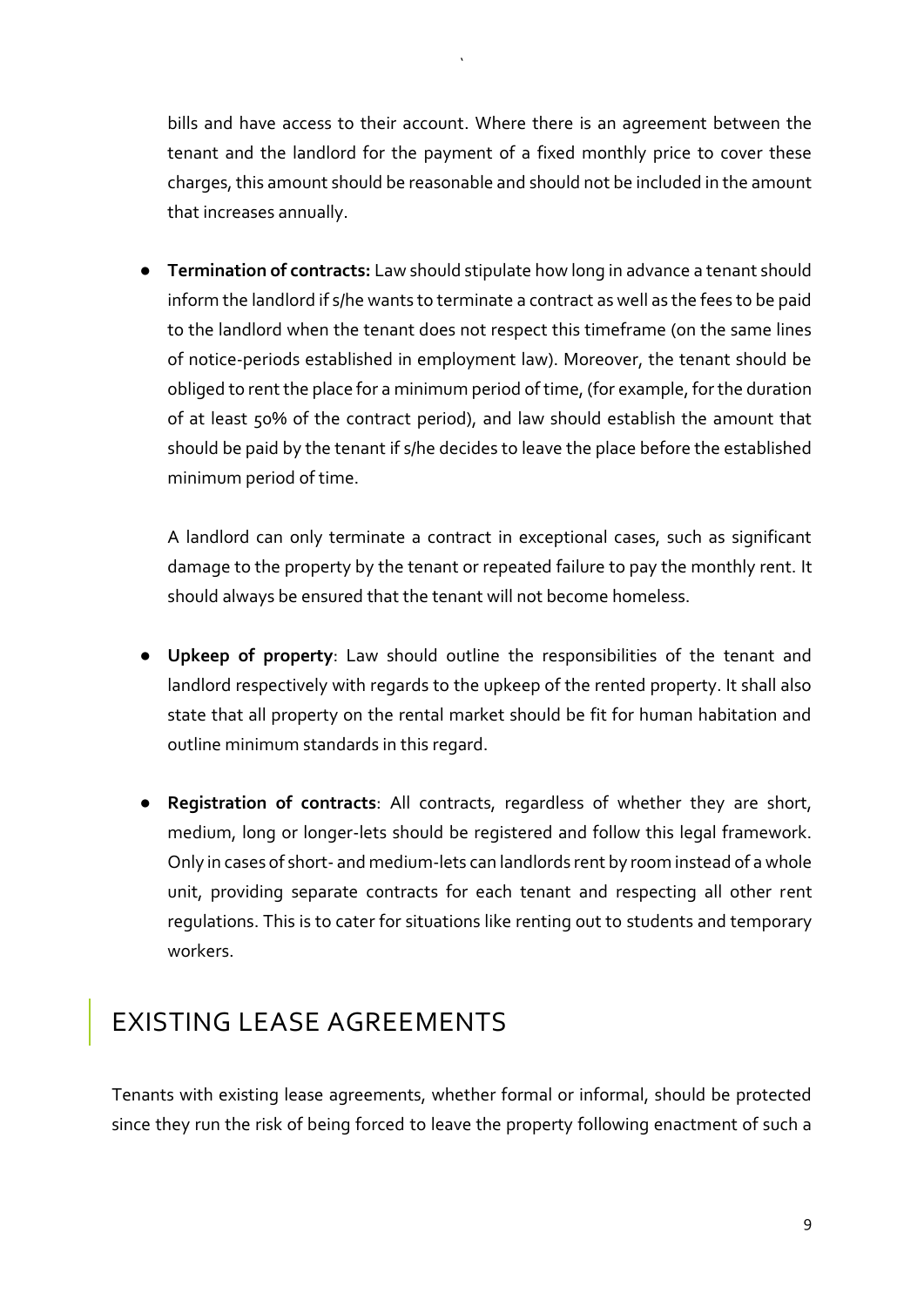regulatory framework. Landlords might rush to set a high initial price, since from then onwards, increases in this price will be regulated.

`

Thus, in case of existing agreements, landlords should still register their property as being on the rental market as well as register the current contract (or create one where it doesn't exist), but will be allowed to postpone setting an initial price until the current lease agreement ends. Still, increases during this time period shall be regulated so that landlords do not use such lease agreements as a loophole to avoid regulation.

Moreover, in those cases where a formal contract (indicating, amongst others, an end date) does not exist at the point of enactment of rent regulation legislation, landlords should be obliged to let tenants continue living and paying rent for a reasonable period of time following enactment, proportional to the time they have been living in the unit (i.e. the longer one has been renting, the longer s/he should be able to continue the lease agreement). In cases where the landlord refuses to continue with the lease agreement, tenants should be able to bring any material to prove their tenancy, including signed (but not necessarily registered) documents showing payment of monthly rent. This would legally oblige the landlord to extend the lease agreement for a reasonable period of time.

#### TENANTS' UNION

Law should provide a legal standing to a tenants' union that will be included as one of the social partners.

#### AGENCIES

Law should regulate property agencies and their role during the renting process. Any abuse by such agencies, such as providing incorrect or incomplete information, should be sanctioned. Tenants should also have the right to claim back the money given to the agency if problems during their tenancy arise, and if these problems are related to negligence or deception on the part of the agency during the renting process.